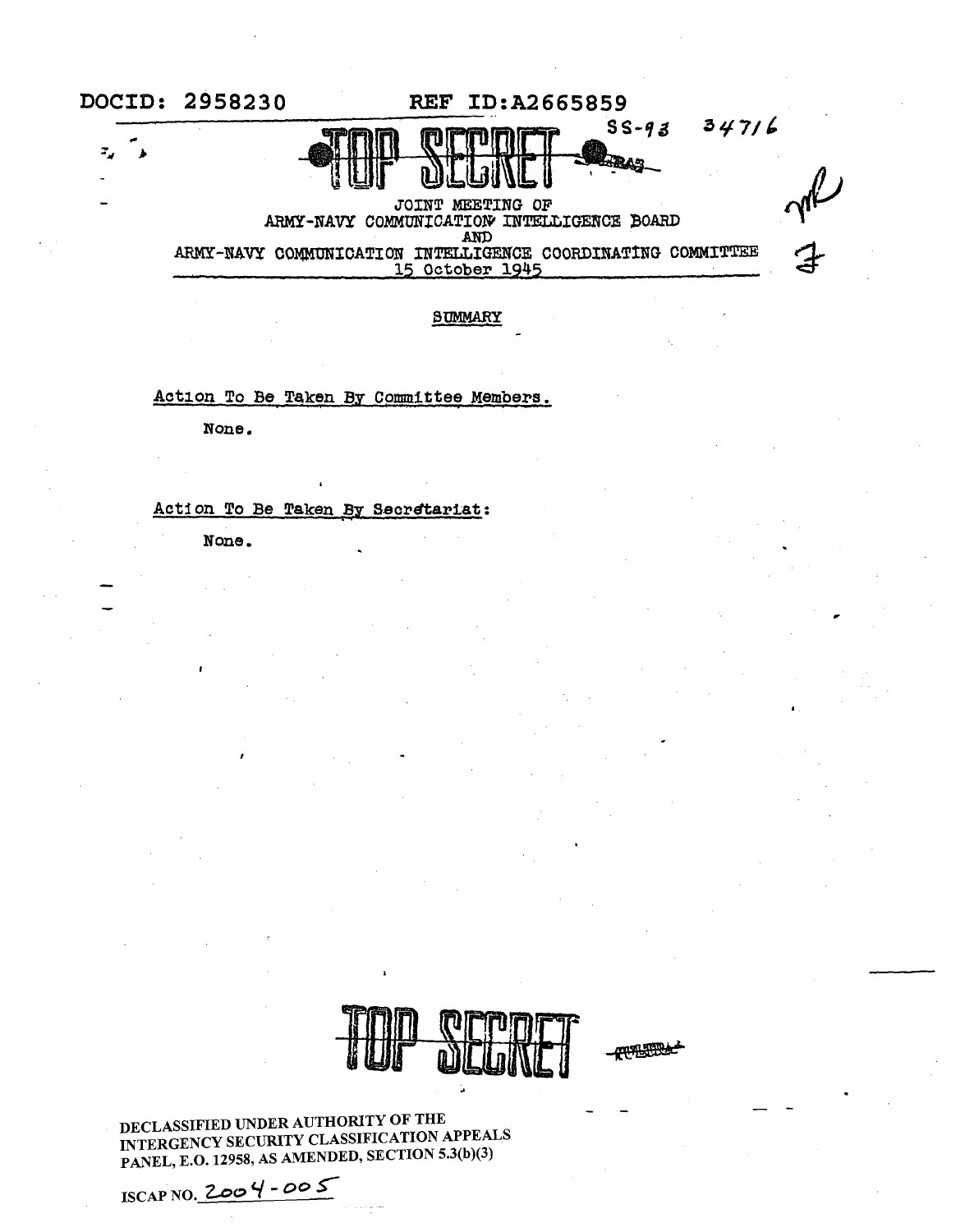

JOINT MEETING OF ARMY-NAVY COMMUNICATION INTELLIGENCE BOARD AND ARMY-NAVY COMMUNICATION INTELLIGENCE COORDINATING COMMITTEE ,15 October 1945 \*

Members present

Army. ANOIB Maj General Clayton Bissell Brig. General w. Preston Corderman\* Captain Robert F. Packard\*

Navy:

Rear Admiral Joseph R. Redman<br>Commodore Thomas B. Inglis Lieutenant John V. Connorton\*

**ANCICC** 

Army.

Brig. General *W.* Preston Corderman\* Captain Robert F. Packard\*

| Navy: | Captain J. N. Wenger |                             |
|-------|----------------------|-----------------------------|
|       | Captain P. R. Kinney |                             |
|       |                      | Captain W. R. Smedberg, III |
|       |                      | Lieutenant J. V. Connorton* |

\*Joint membership

Also present:

| CCS:<br><u>www.communications.com</u> | Sir Edward Travis           |  |  |  |
|---------------------------------------|-----------------------------|--|--|--|
|                                       | Group Captain Eric M. Jones |  |  |  |
|                                       | Mr. F. H. Hinsley           |  |  |  |

<sup>A</sup>joint meeting of ANCIB-ANCICC and representatives from GCCS was held at 1500 on 15 October 1945 1n the office of Rear Admiral Joseph R. Redman, Chairman, ANCIB. The meeting was called for a discussion of Anglo-American collaboration in ovmmun1cat:1on intelligence.

## Purpose of this Meeting.

Rear Admiral Redman introduced Sir Edward Travis, Group Captain Jones, and Mr. Hinsley, stating that the meeting had been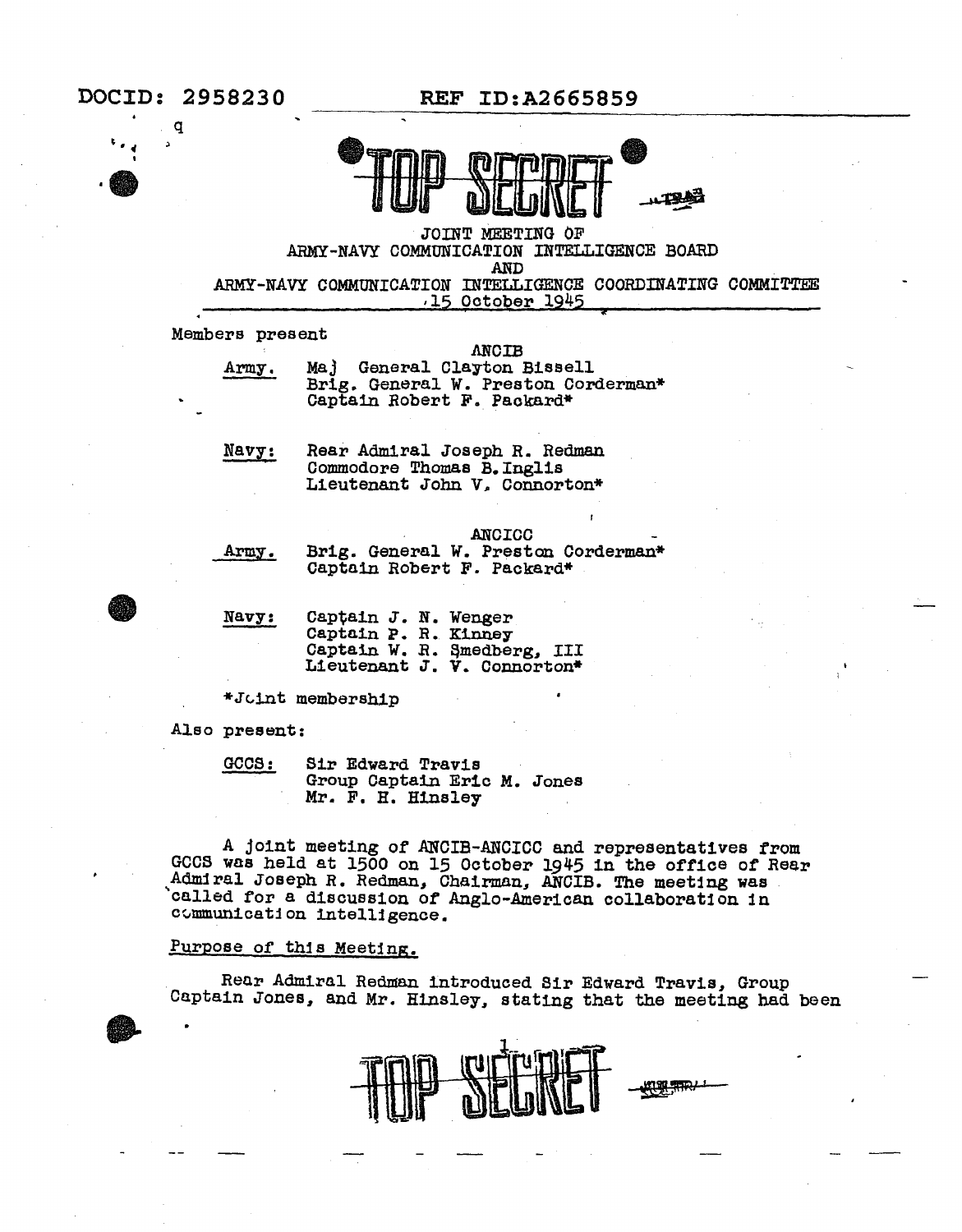# DOCID: 2958230

**REF ID:A2665859** 



callod to discuss with British representatives the nature and implementation of any steps which might be taken toward future Anglo-American collaboration in communication intelligence.

#### Proposals Regarding Complete Anglo-American Collaboration in Communication Intelligence.

Sir Edward Travis reviewed in brief the history and development of Anglo-American collaboration in communication intelligence as initiated in 1940, and most recently extended to include collaboration on He stated that, prior to the end of the war, the British had established a unit to under-<br>take work on the war, and that the British Chiefs of Staff had subsequently approved collaboration with the United States on this project. He felt that progress on will be slow at best, but that it can be facilitated considerably by continued emphasis upon full collaboration. Feeling that such Anglo-American collaboration as has existed in the various branches of communication intelligence has been beneficial to both parties, ho urged that complete collaboration in all branches of communication intelligence be carefully considered for the future. felt that tnis would be particularly desirable from the technical point of view. Prior to this visit to the United States, approval had been secured from the British Chiefs of Staff to discuss and implement complete Anglo-American collaboration in communication intelligence. Defining the most desirable type of collaboration to be achieved as a "partnership," he stressed the fact that the field of communication intelligence is not roadlly adaptable to the separation of its several branches and that any cooperative effort will be severely weakened by any limitations to full collaboration. He recommended that complete partnership with mutual access to work in all branches of communication intelligence and on all tasks be accepted as a basic principle for cooperation. He indicated that there might be specific tasks regarded by either party as purely "domestic" problems and that such tasks might wisely be reserved as exceptions to the partnership. However, such exceptions must be mutually agreed upon. In answer to a query by General Bissell as to whether his directive enabled him to discuss complete Anglo-American collaboration in communication intelligence without reservation, Sir Edward Travis stated that, if there were to be any reservations, they would be "open reservations" subject to the knowledge and agreement of both parties.

2



Section 3.3(b)1, (b)(3), and (b)(6)

E.O. 12958, as amended

Þ Ŷ.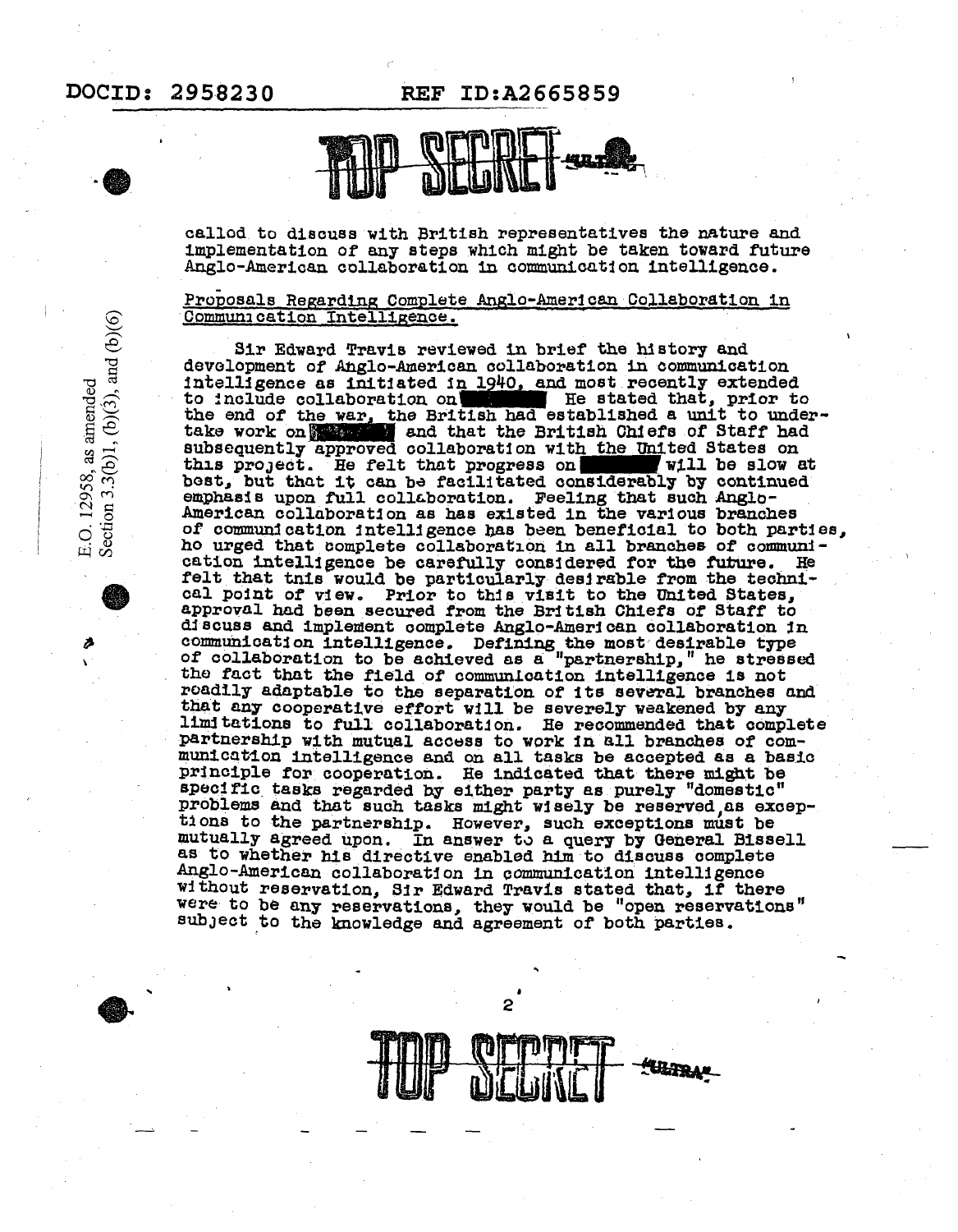# DOCID: 2958230 REF ID:A2665859

General Bissell requested the views of Sir Edward Travis as to what conditions, if any, might control the termination of an Agreement such as he had proposed. Sir Edward Travis stated that such an Agreement could not be so concluded as to be permanently binding. He was in agreement with the idea of General Bissell tnat such an Agreement should be continued only ao long as it is advantageous to both parties.

Making reference to Sir Edward Travis' mention of "domestic" problems which might constitute exceptions to an over-all Agreement, General Bissell asked that' such problems be more clearly defined. Sir Edward Travis cited as possible examples of such exceptions problems which might develop relative to **a.:** would therefore be purely British matters or problems relative to the Phillippines which would be the unique concern of the United States. It was his feeling that no such exceptions should be considered to be in effect at the present time and that,  $1f$  considered advisable, they should be raised independently by either party when necessary. Problems 'involving third parties or matters not uniquely British or American could not be considered "domestic" issues and would not constitute exceptions to the over-all Agreement. General Bissell emphasized his feeling that if an agreement on over-all collaboration is reached, reservations should be held at a minimum in order not to establish such a precedent for future action. He felt that they would only weaken the principle of complete partnership and might be a source of suspicion between the parties to the Agreement. As a matter of over-all world.strategy, both the British and Americans

must consider all nations as potential enemies subject to C.I. In line with this policy complete cooperation and exchange must be maintained regarding all sources of C. I. information other than those directly controlled Sir Edward Travis indicated complete agreement with the position taken by General Bissell.

# U S -British Participation in the Economic Field.

Commodore Inglis raised the question as to the extent to which British and American participation in the economic field would be allowed under the proposed Agreement.' Pointing out that ANCIB, representing the United States War and Navy Departments, is directly responsible only for C. I. activity in the military and naval field and is therefore limited in the extent

一件光彩

E.O. 12958, as amended<br>Section 3.3(b)1, (b)(3), and (b)(6)

e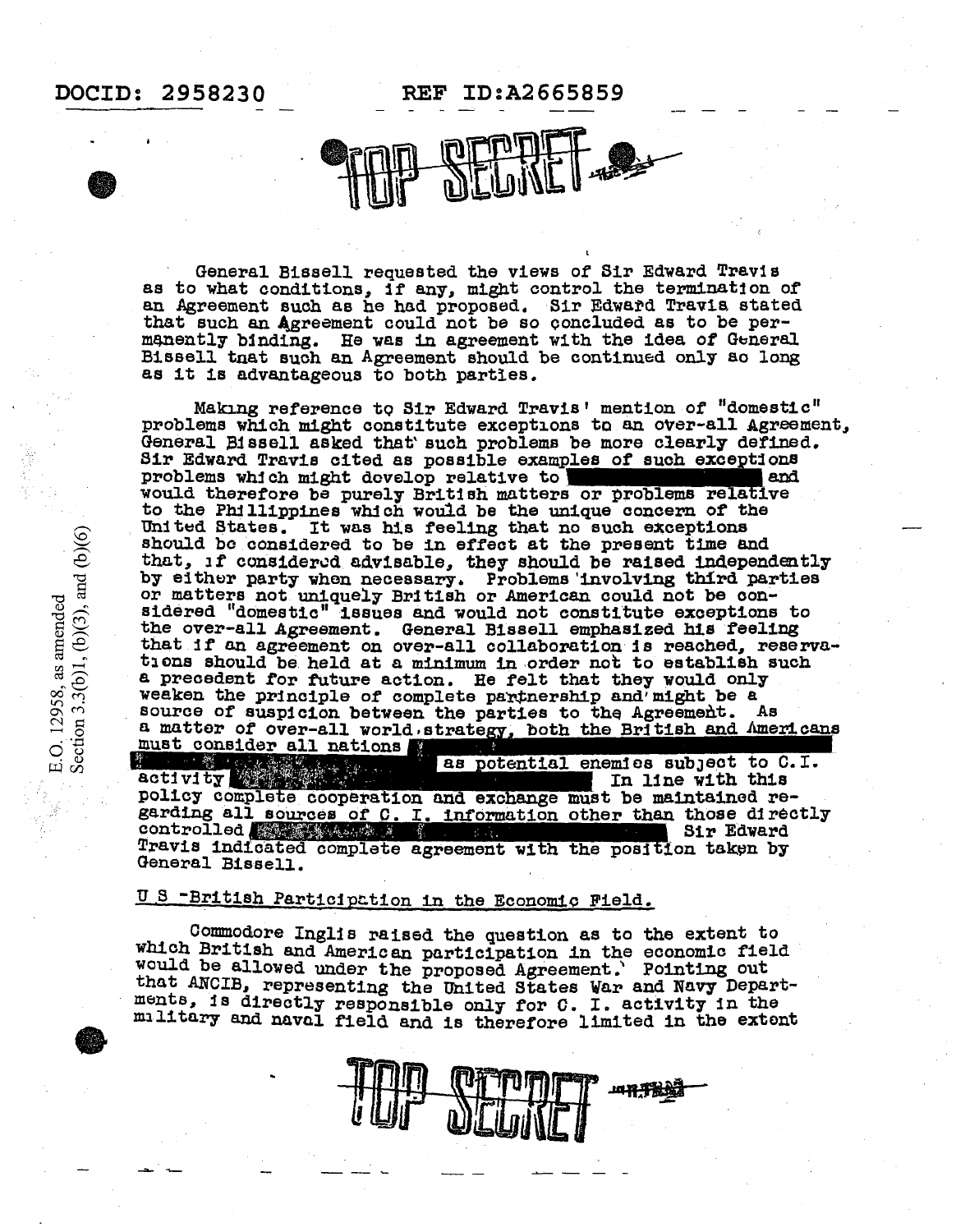I I

E.O. 12958, as amended<br>Section 3.3(b)1, (b)(3), and (b)(6)

DOCID: 2958230 REF ID:A2665859



to which it can project its control into the economic field, he indicated his understanding that British communication intelligence activity might extend more deeply into the economic field. The question of a balance between Vnited States limitations and the extent of British participation 1n C. I. activity in the economic field must be resolved in the preparation of the over-all Agreement. As concerns this problem Sir Edward Travis indicated that such British C. I. effort as is directed toward the field will be part of broader efforts directed against future military and political enemies. Within the proposed Agreement  $\alpha$ :  $\alpha$  of  $\alpha$  ciphers should be by mutual consent only. Commodore Inglis indicated that he was primarily concerned with the dissemination of economic information from ULTRA sources. The situation of ANCIB and the relationship of United States government agencies to American **Community** organizations is such that ANCIB could not agree to any procedure for dissemination which would make ULTRA 1nf'ormat1on available to Brit1sh1111111m1111111 concerns through governmental or semigovernmental channels. Edward Travis stated that American protection 1n this matter will be guaranteed by the fact that the proposed Agreement can be terminated by either party at any time. It is not in the nature of the partnership, as he conceives it, that one member will disseminate the result of Joint efforts without the consent of the other party.

#### Participation of British Dominions in Proposed Agreement.

Commodore Inglis raised the question of British Dominion participation in the proposed Agreement, indicating that this problem must be thoroughly discussed and a joint policy defined prior to the conclusion of any Anglo-American col1aborat1on Agreement. He suggested that this problem divides itself into<br>three phases: (1) the collection and exchange of traffic; three phases: {l) the collection and exchange *of* traffic; and (3) the extent to which the Dominions should participate in Joint cryptanalytic activity. He cited Canadian activity as a case in point. Sir Edward Travis indicated that it would be necessary to consider each Dominion separately, feeling that Canada. Must of necessity be included to some extent within the scope of the Agreement and that Australia should probably be included. He is not at present advised as to the likely extent of Australia participation. The Dominions must receive ULTRA information which is relative and vital to their security. Referring to Canada, he indicated that the exclusion of Canada from the proposed Agreement would be embarrassing to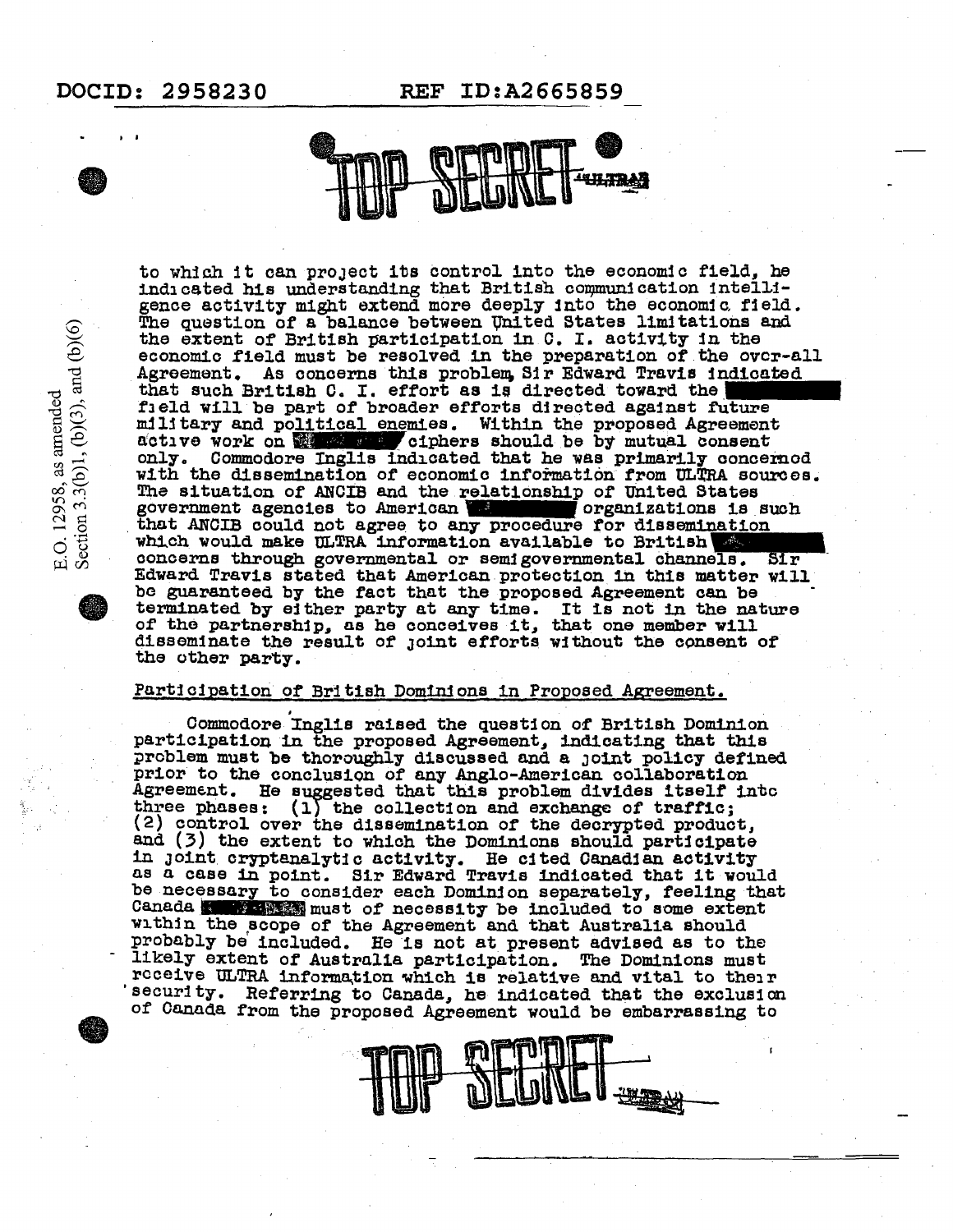# DOCID: 2958230 REF ID:A2665859

**Winst** 

all concerned. All members present were agreed that, with proper control, Dominions should be included within the scope of the Agreement. Stating that the United States must be apprised of ULTRA dissemination to the Dominions, General Bissell asked Sir Edward Travis whether the British would expect to provide ULTRA information to those Dominions and/or colonies and mandates which might be used as bases for intercept activity. In reply, Sir Edward Travis indicated that colonies and manuates within the British Empire would not be provided ULTRA information in return for the use of their areas as intercept bases. The only ULTRA information to be disseminated within these areas will be that which is of immediate tactical importance. Such dissemination will be made only to local military commanders under complete<br>British control. General Bissell was in agreement with this policy as expressed.

#### Dissemination of ULTRA Information.

Admiral Redman raised the question of the extent to which ULTRA information will be distributed throughout the British EmpJre, plaoing particular emphasis upon procedures established Empire, placing particular emphasis upon procedures established for the administrative handling of this distribution. It was his feeling that it will be aifficult to place any specific limitation on the extent of technical work within or between the military, naval, with the military, naval, over security and the extent of C. I. activity will of necessity b- effected through control of dissemination. Inasmuch as both Britisn and United States ULTRA dissemination will be largely interrelated, he felt that this question must be thoroughly discussed and included within the scope of the proposed Agreement.<br>Sir Edward Travis stated that the British representatives have Sir Edward Travis stated that the British representatives have brought with them suggested changes for security regulations based on the proposition that ULTRA dissemination must be more limited and controlled in the future than has been the wartime practice.

The question of straightening out and defining liaison. channels to be effected under the proposed Agreement was brought up by Captain Wenger. He was in agreement with the statement of Captain Smedberg that such tacit Agreements as had ex:tsted during the war concerning the dissemination of ULTRA information should be, replaced by formal written Agreements in the future. There ensued a discussion about the various wartime situations<br>in which ULTRA information had been provided to unauthorized<br>recipients without the official knowledge of or exercise of<br>satisfactory control by United States

------

E.O. 12958, as amended<br>Section 3.3(b)1, (b)(3), and (b)(6)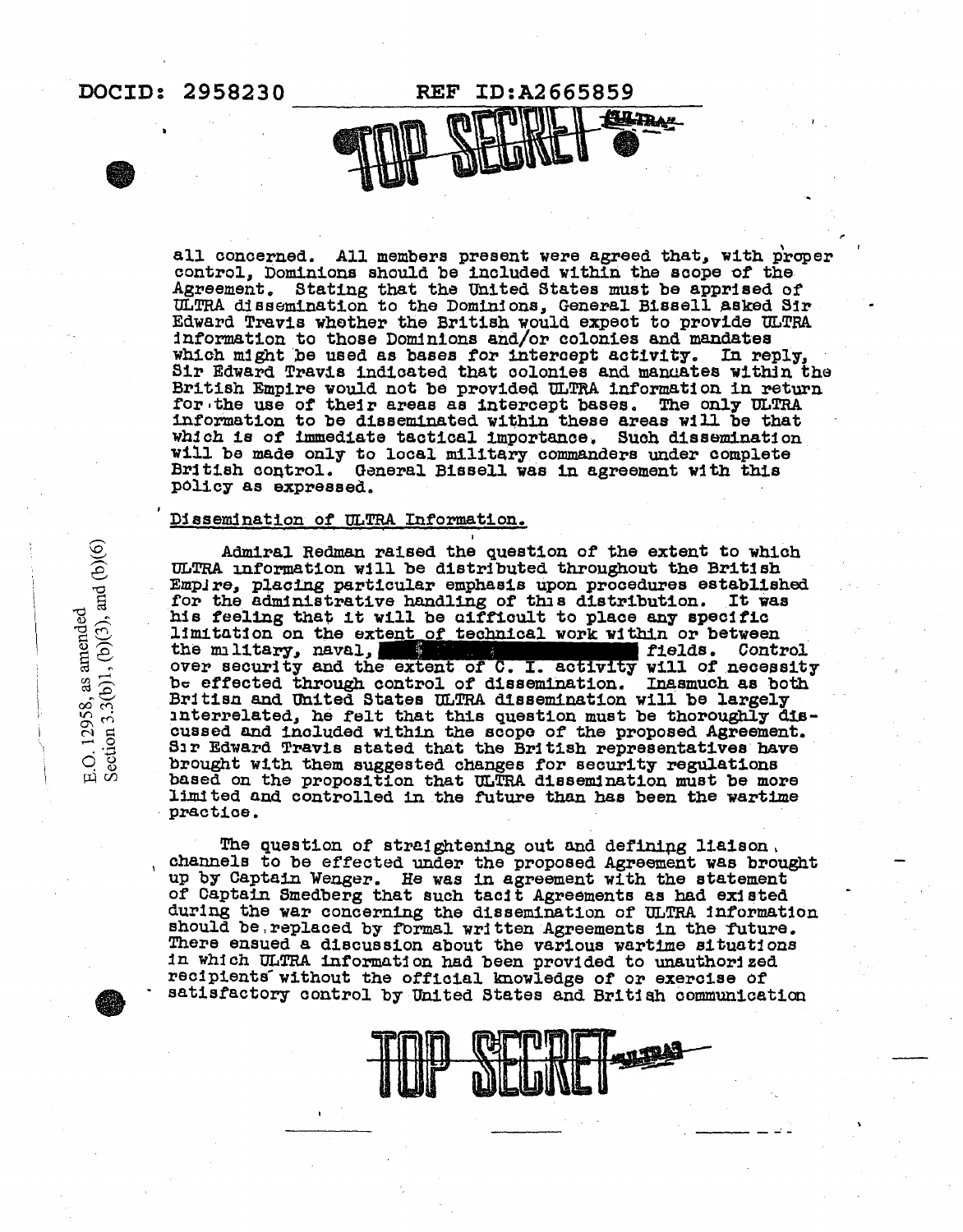

intelligence organizations. Mentioning various cases where the Office of Strategic Services and the Office of War Information had obtained ULTRA information in London through British channels, General Bissell indicated his feeling that this was largely due to the unstable U.S. administrative setup in Washington and To this extent he felt that the American Government abroad. should be considered responsible for these leaks and must be held responsible to exercise greater administrative control in the future. He indicated further that these situations had developed due to the pressing need for unusually broad ULTRA dissemination during the war years, a situation which would not likely exist in the future. Agreeing with Captain Wenger that future liaison channels must be limited and clearly defined, he wished to reemphasize the good faith of both parties as regards these matters in the future. Stating that ANCIB is in a position to control all dissemination of ULTRA information through United States channels, Admiral Redman asked Sir Edward Travis whether the London Sigint Board is in a position to effect such control over British dissemination. Sir Edward Travis stated that the London Sigint Board, through its complete control over the initial dissemination of ULTRA, exercises control over all ULTRA dissemination in any form.

#### Exchange of Collateral Information.

Captain Wenger requested the views of the British representatives and committee members as to the advisability of agreement concerning the exchange of collateral information. He defined collateral information as 'and all other related material not derived from ULTRA itself which is useful as technical information for analysts and as allied intelligence for those engaged in the use, evaluation, and dissemination of intelligence. In answer to General Bissell's quory as to the extent to which the British would propose to share their ULTRA intelligence product, Sir Edward Travis indicated his feeling that the British would propose to provide the United States with the purely (factual) ULTRA product itself. Evaluation of this material is conducted by various ministries in the British Government and their product will not be completely available. He stated that he was not authorized to speak for the policy of these ministries as regards dissemination of their intelligence product nor for British naval intelligence as regards their exchange of collateral information with United States naval authorities. Such agreements must be made separately. It is his understanding that discussion between British and American



E.O. 12958, as amended<br>Section 3.3(b)1, (b)(3), and (b)(6)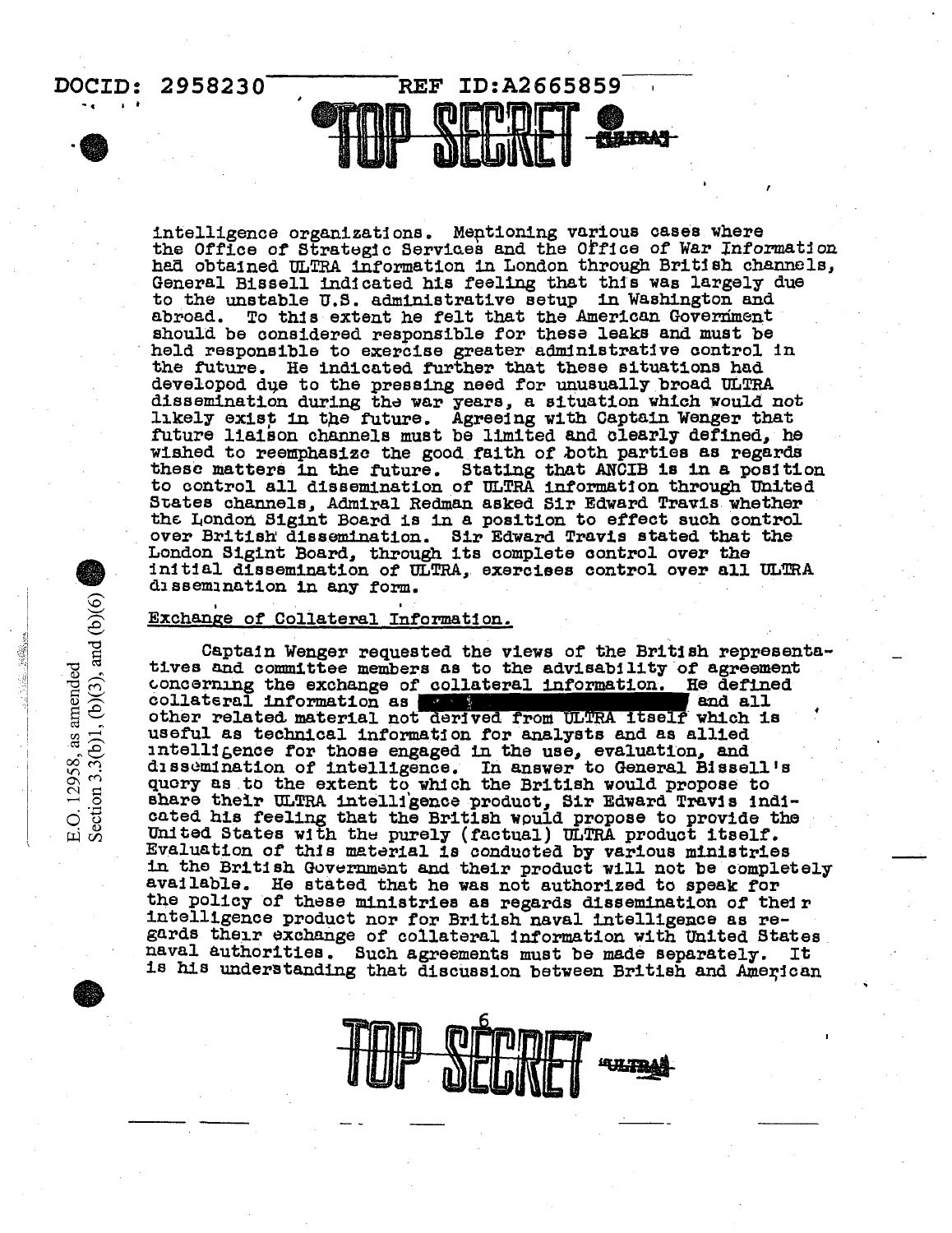# DOCID: 2958230 • • REF ID:A2665859 ILUP DELDIKE | TITELA

naval authorities concerning such exchange has already been initiated. He further pointed out that a good deal of the most useful collateral information cannot be shared, citing as an example of such the collateral information picked up through United States and British **With the channels.** It was his feeling that the proposed Agreement should not include provisions for the complete exchange of collateral information. All members present were in agreement with his views.

### Exchange of **the final functio**.

General Corderman asked Sir Edward Travis about the extent ich the British would propose to exchange to which the British would propose to exchange traffic Sir Edward Travis stated that he had contemplated a complete Sir Edward Travis stated that he had contemplated a complete exchange, indicating that he was aware of the United States' position as regards its ability to guarantee the continued procurement or such traffic.

#### The Security of Sources of Communication Intelligence as Affected by the Congressional Investigation of the Pearl Harbor Incident.

Stating that he was anxious for the British to be fully ap-<br>prised of procedures being followed by the Navy to protect the sources or communication intelligence involved in the Pearl Harbor investigation, Captain Smedberg outlined the present naval policy. on this matter. The Navy is making all necessary ULTRA materials available to the legal Counsel of the Congressional Invest1~ gating Committee. The Counsel has been briefed as to the nature of this material and the importance of preserving its security. He has indicated that he will take all possible steps to prevent<br>the disclosure of the sources of this material. Captain Smedberg<br>stated that every possible effort is being made by the Navy<br>Department to protect our C. I.

#### Procedures to Implement Discussion of the Proposed Agreement.

Admiral Redman closed the discussion by proposing that ANCICC be'directed to prepare a draft Agreement for study and approval by ANCIB. He stated that the draft should be in sufficient detail and affirmed the statement of General Bissell directing<br>that any problems of a policy nature should be promptly referred to ANCIB. In answer to General Corderman's question as to whether ANCICC should prepare its draft proposal on the premise of complete Anglo-American collaboration in communication intelligence



3,

E.O. 12958, as amended<br>Section 3.3(b)(1), (b)(3), and (b)(6)